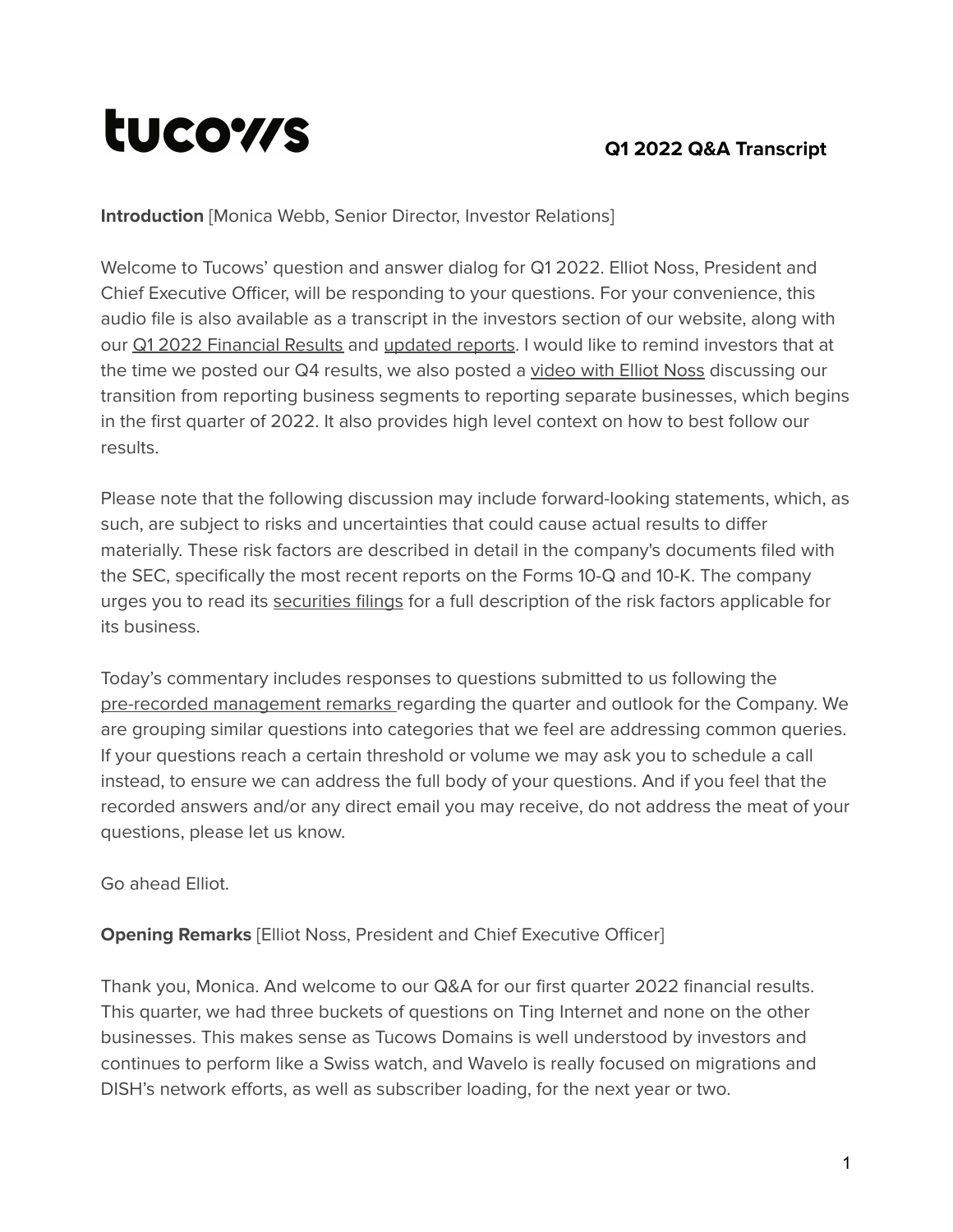### **Ting Internet**

With Ting Internet, we had questions that collectively fall into the category of financing and capital allocation. Most importantly, while we have nothing to announce right now, we are hard at work putting in place a capital structure for Ting Internet that is intended to allow us to build profitably at whatever pace we can sustain. So while I still will not be sharing details, I thought it useful to reiterate our previously stated intentions and add a little color.

We expect the financing we put in place to be covenant-lite where the recourse is only to the Ting Internet assets, not to the rest of the Tucows assets. This is important in two respects. First, it allows funding to behave more like project financing than traditional leverage-ratio debt. The constraints on capital borrowed will relate more to serviceable addresses, the performance of the construction company, and customers added, the performance of the ISP. These approaches have been used in Europe for years to fund these types of infrastructure builds. They provide borrowers with the ability to scale their businesses more efficiently while allowing lenders to take plenty of security while still generating nice returns.

Second, it allows the rest of the TCX business to be run in the more traditional way that we have historically run Tucows. And yes, this is partially an oblique reference to buying back shares, among other things. While we never disclose specific plans in this regard, I am comfortable sharing that we think our stock is cheap. Corrections provide opportunities. But that is a very short-term thought as corrections usually last 12-24 months. In the long term this structure allows us to operate each business in a way that best suits its age and stage.

Finally, while we are very aware that the current environment is not what it was 90 or even 30 days ago, we are lucky enough to be seeking funding in a space that creates the one thing that is desirable in all markets: cash-generating assets. In fact one could argue that these assets are even more desirable in choppier waters as they do not have to compete with the latest trends to nearly the same degree.

You can be sure that we are working diligently on this, and as soon as we have something to share, we will do so.

We also had a question noting that we hadn't reiterated our assumptions on take rates in a couple quarters. We are continuing to experience take rates consistent with our stated targets of 20% in the first year, and 50% in the fifth year.

There have been a number of changes in the macro market since we first established those targets. Most important in the current analysis, more participation on the low end from fixed wireless and more expected overbuilding due to so many new entrants, and the copper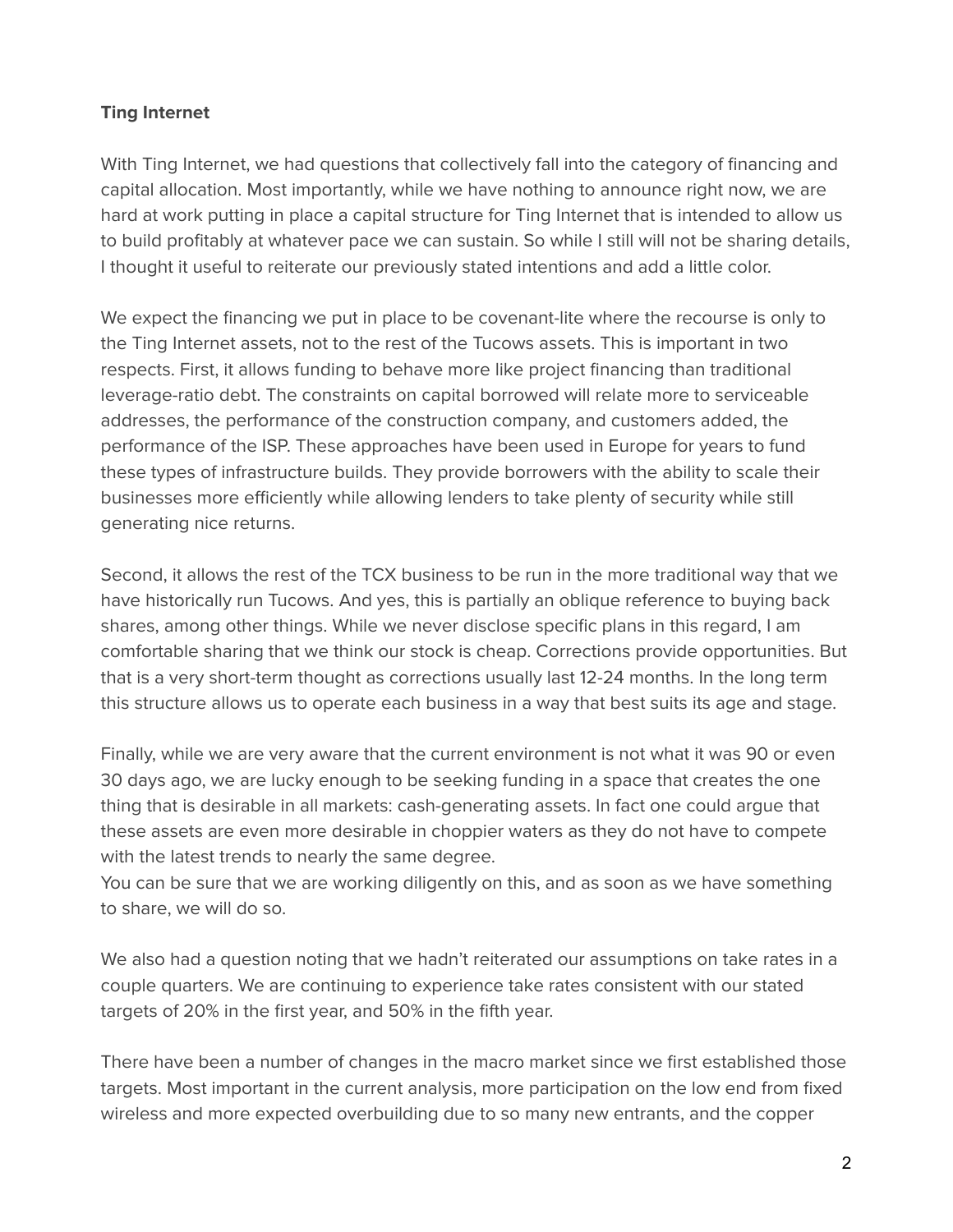incumbents finally realizing that building fiber themselves was the only way forward. I note that we are not experiencing either of these impacts directly in our current footprint, but are incorporating them into our planning.

We expect fixed wireless to create more competition for cable on the low-end or in the "not fiber" market. We expect the market to move on from the current view that a gig is a gig and to recognize that a symmetrical, unshared low-latency fiber connection is superior to anything provided over coax. This will have an impact on take rates as it will create more competition at the margin. We expect overbuilding to also have an impact and are expecting to have to compete with a second fiber competitor in some small percentage of our footprint. Take rates here will be based upon who has the best customer experience as an ISP. We expect to win more than our fair share of battles here as we have always focused on this being the basis of competition in this space. Remember, you build and finance a network for a couple of years – and then operate it for a hundred.

The good news is that nearly eight years into our fiber journey our current performance has met, and in some senses exceeded our lofty expectations and we have so much room for improvement! You can see very simple things already like ting.com no longer being shared with the ting mobile business being run by DISH. Think of it, we have done what we have done without having a clean website experience! This is only one example.

We also had a smart suggestion from a shareholder that while the new disclosure around mature and growth markets was helpful, it did not provide for a way to look at "same store" performance. We have taken that on and hope to have a bit more on it next quarter but for now a tidbit. Some of you may recall the Ting Fiber [Market](https://tucows.com/investors/investor-videos/) Study video on Holly Springs that we released in Q1 2021. We used that market because it's the most mature full market build. A year ago, we reported the average address age of 2.7 years, and a blended take rate of 38%. Today, that's up to a 43.3% take rate and an average address age of 3.4 years. In some senses Holly Springs is a bad example, as it is such a juicy suburban market. But in another sense, it was also our first build and like all learning machines we are improving in all respects over time.

Finally, we had a couple of questions about our participation on the Colorado Springs Utilities network. The first was with respect to potential financial risk under the agreement. What's important to highlight here, is that all of the money we're obligated to pay is success based, and dependent on addresses being built and delivered to us by the Utility. And the obligation we negotiated is based on our historical performance acquiring subscribers – with a comfortable buffer built in. For us, the risk is that if we do significantly worse on customer acquisition than we've done historically, we pay more in port fees, and our Cost of Goods Sold goes up. But because we're not building the network, and have no capital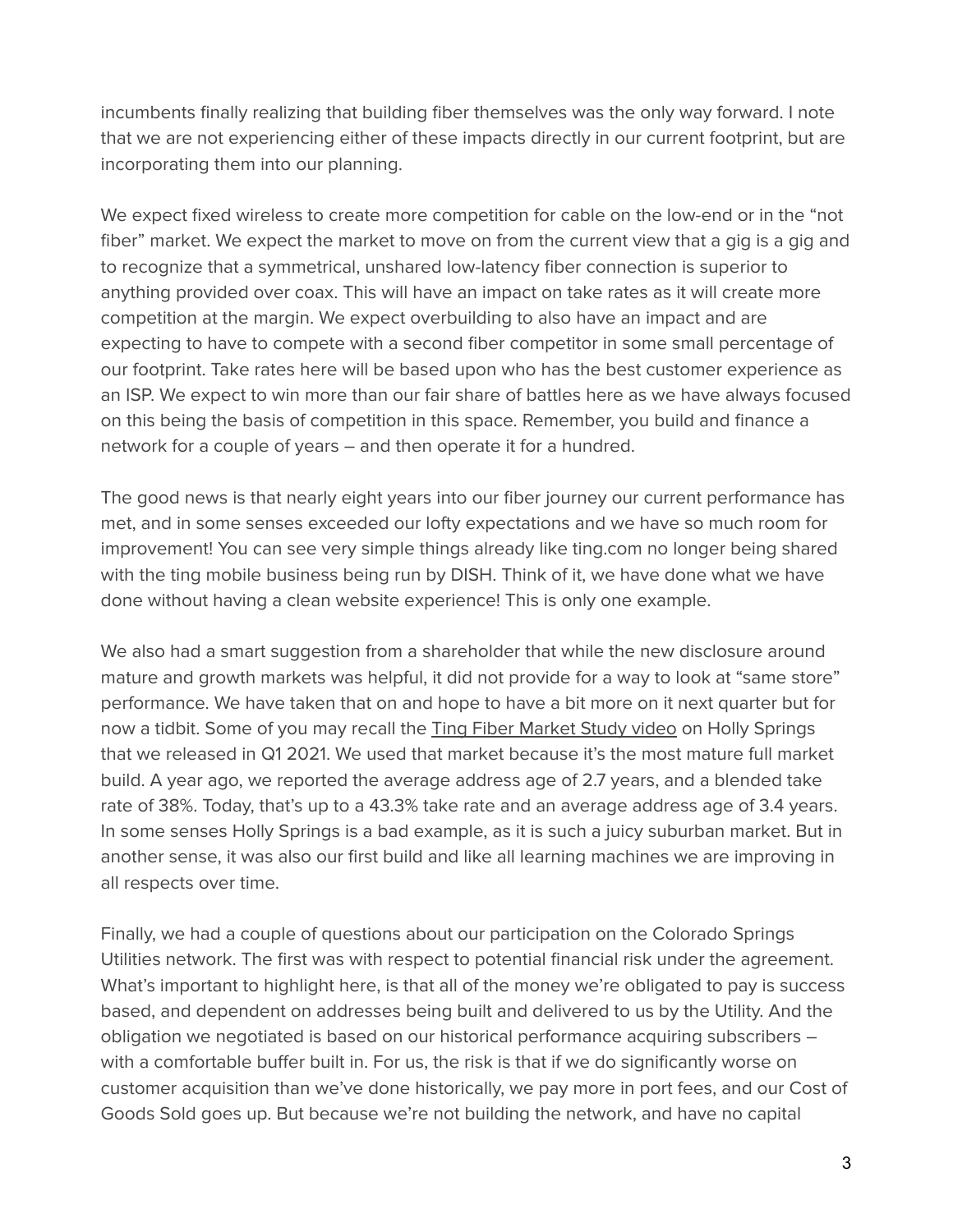obligation, we have no capital at risk. Rates in partner markets are based upon how much risk the builder chooses to take. If the rate is based upon addresses delivered, it will be less risky to the builder, and lower. If the rate is based upon customers added, it will usually come with a floor – but is more risky to the builder, and the rate will be higher. Most importantly, with Colorado Springs, there is way less risk to us than building the network, despite the lofty headline number.

We have also had some questions about other providers who've said they intend to build parts of Colorado Springs. We know what Colorado Springs Utilities has committed to, which is building infrastructure past every address in the municipality, to the customer base they already serve as the utility provider. We don't know the intentions of other ISPs, including the extent of their planned builds within the City. These questions are more properly directed to those companies – and if any of you get answers, I am looking forward to you sharing them with me. Colorado Springs Utilities is doing what forward-thinking utilities should be doing – building fiber to connect their own facilities, and to function as the nervous system for all of their utilities. Adding the capacity to accommodate internet service is estimated to add [about](https://gazette.com/premium/colorado-springs-utilities-says-leasing-capacity-would-pay-for-proposed-fiber-optic-network/article_02f2ae94-cb36-11ec-b851-a713e62ef43f.html) 20 to 30% to the cost of the network build. That is what they look to recoup from a tenant like us. Utilities should also want to serve their populations and what better way than facilitating better Internet. I mentioned above that overbuilding is an increasingly interesting element of the coax-to-fiber transition. We would look forward to the opportunity to compete with an overbuilder where we did not have any capital risk and they did.

#### **New Reporting**

We had a question on details to assist with modeling under the new reporting structure. I'd like to again remind investors about the video I recorded in Q4, that's [available](https://tucows.com/investors/investor-videos/) on the [investor](https://tucows.com/investors/investor-videos/) site, that talks about how to view Tucows, the parent company, vs. our three operating businesses, with respect to services provided, financial metrics, guidance and reporting. I'd also like to point investors to the Q4 [2021](https://tucows.com/wp-content/uploads/2022/03/2021-Q4-TCX-results-QA-transcript.pdf) Q&A that provided details on EBITDA guidance.

Finally, I would like to note for investors, for the first time in the history of TCX, we're adding a dedicated investor relations resource. I'd like to congratulate Monica Webb on being named Senior Director of Investor Relations to fill this role. With our new business structure, we appreciate that following the TCX business has become even more challenging. So we felt it appropriate to provide investors – who we view as important stakeholders – with as much assistance as possible.